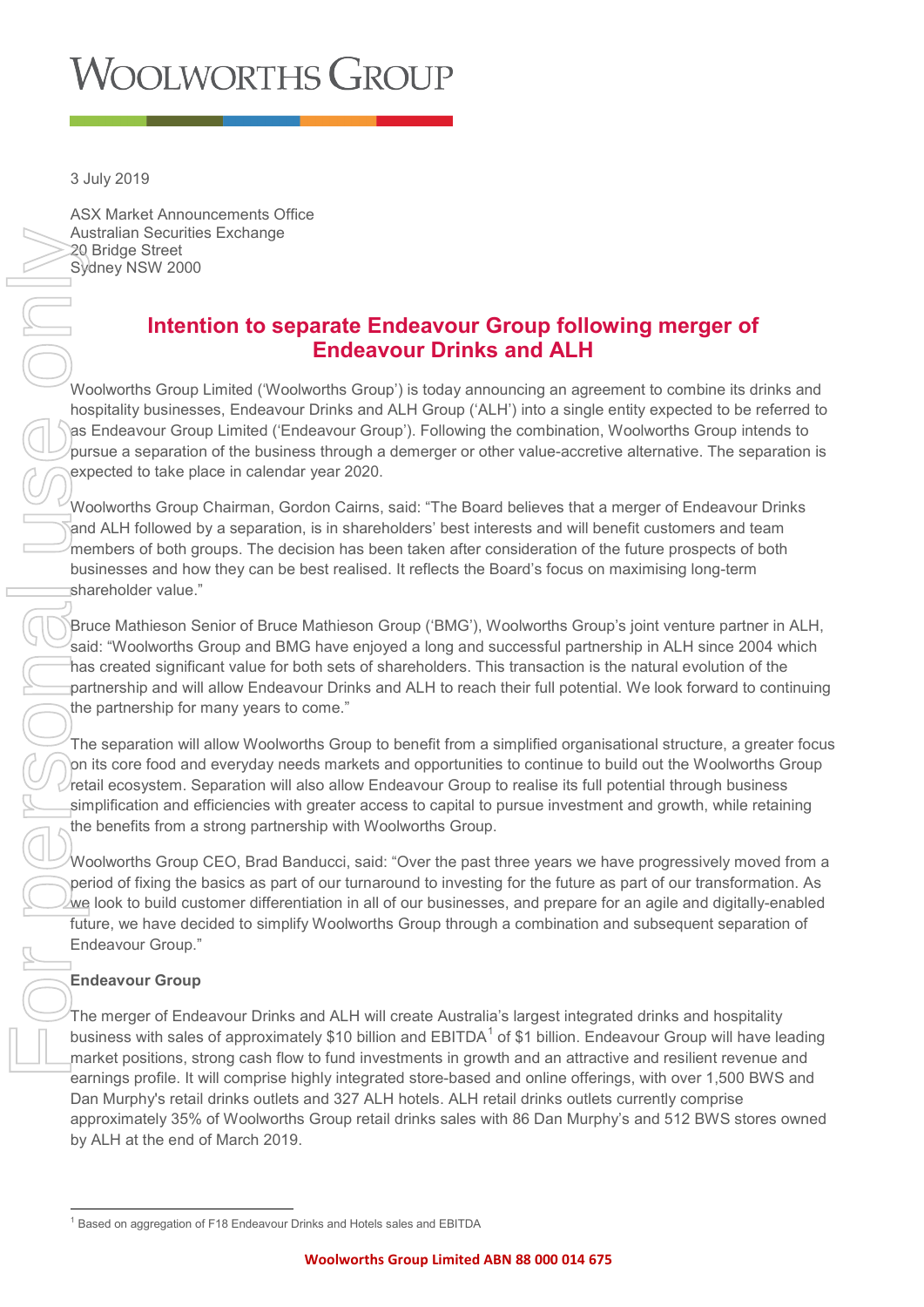Other businesses to be included in the merger include Endeavour Drinks' own and exclusive brands business, Pinnacle Drinks; Langton's, a fine wine auction and retail business; Cellarmasters, a wine subscription business; and an 8.7% stake in ALE Property Group.

#### **Merger implementation**

BMG has agreed to swap its interest in ALH (including all contractual entitlements<sup>[2](#page-1-0)</sup>) for a 14.6% stake in the combined Endeavour Group and will maintain Board representation in the event that a demerger becomes effective. Woolworths Group expects to retain a minority holding in a demerged Endeavour Group reflecting the importance of the ongoing partnership.

The merger of Endeavour Drinks and ALH is expected to complete in the second half of calendar year 2019, subject to final Board approval, third party consents, regulatory approval and completion of the restructure. The process of restructure of Endeavour Group is expected to be subject to Woolworths Group shareholder approval. It is currently anticipated that shareholder approval will be sought at Woolworths Group's 2019 AGM. A subsequent demerger or alternative transaction is currently expected to complete in calendar year 2020.

## **Management changes**

As part of the separation process, David Marr, Woolworths Group CFO will move to the new role of Chief Operating Officer, Woolworths Group, with primary responsibility for overseeing the merger and subsequent separation of Endeavour Group. Stephen Harrison, currently Finance Director, Australian Food, will take over from David as Woolworths Group CFO, effective 1 August. David will continue to support Steve during a transition period including the delivery of the full year results. Colin Storrie, Woolworths Group Portfolio Director, will continue to lead the shareholder aspects of the transaction.

On the management changes, Brad Banducci, Woolworths Group CEO, said: "David has been Woolworths Group CFO for five and half years and has made a significant contribution to the Group over this period. Given the commitment required to oversee the merger and separation process, we have asked David to make this his primary focus. We are delighted that we have someone of Stephen Harrison's calibre to take over as CFO, which is testament to the Group's strong talent pool and succession planning process. Stephen's experience as finance director for Endeavour Drinks and subsequently Woolworths Supermarkets and Australian Food (including WooliesX) will be invaluable in his new role. Finally, I would also like to recognise the efforts of Colin Storrie and the Portfolio team over the last 12 months, who in addition to managing the sale of our Petrol business, have overseen the extensive preparation work relating to this transaction." EMG has agreed to swap its<br>
combined Endeavour Group<br>
effective. Woolworths Group<br>
importance of the ongoing particular of the<br>
process of restricutive of Endeavour Diversions of the approval. It is currently anticial<br>
A s

## **Analyst and investor call/ webcast:**

An analyst and investor call is scheduled for 10.30 am Australian Eastern Standard Time and will be webcast live at [www.woolworthsgroup.com.au](https://www.woolworthsgroup.com.au/page/investors/our-performance/webcasts/)

## **For further information contact:**

**Investors and Analysts:** Paul van Meurs, Head of Investor Relations: +61 407 521 651 **Media:** Woolworths Group Press Office: +61 2 8885 1033 [media@woolworths.com.au](mailto:media@woolworths.com.au)

Click here to view [material related to this announcement.](https://www.woolworthsgroup.com.au/page/investors/our-performance/investor-news/)

<span id="page-1-0"></span> $^{2}$  BMG also holds contractual entitlements in addition to its 25% shareholding. In F18, BMG's economic entitlements resulted in distributions equivalent to 29% of total distributions